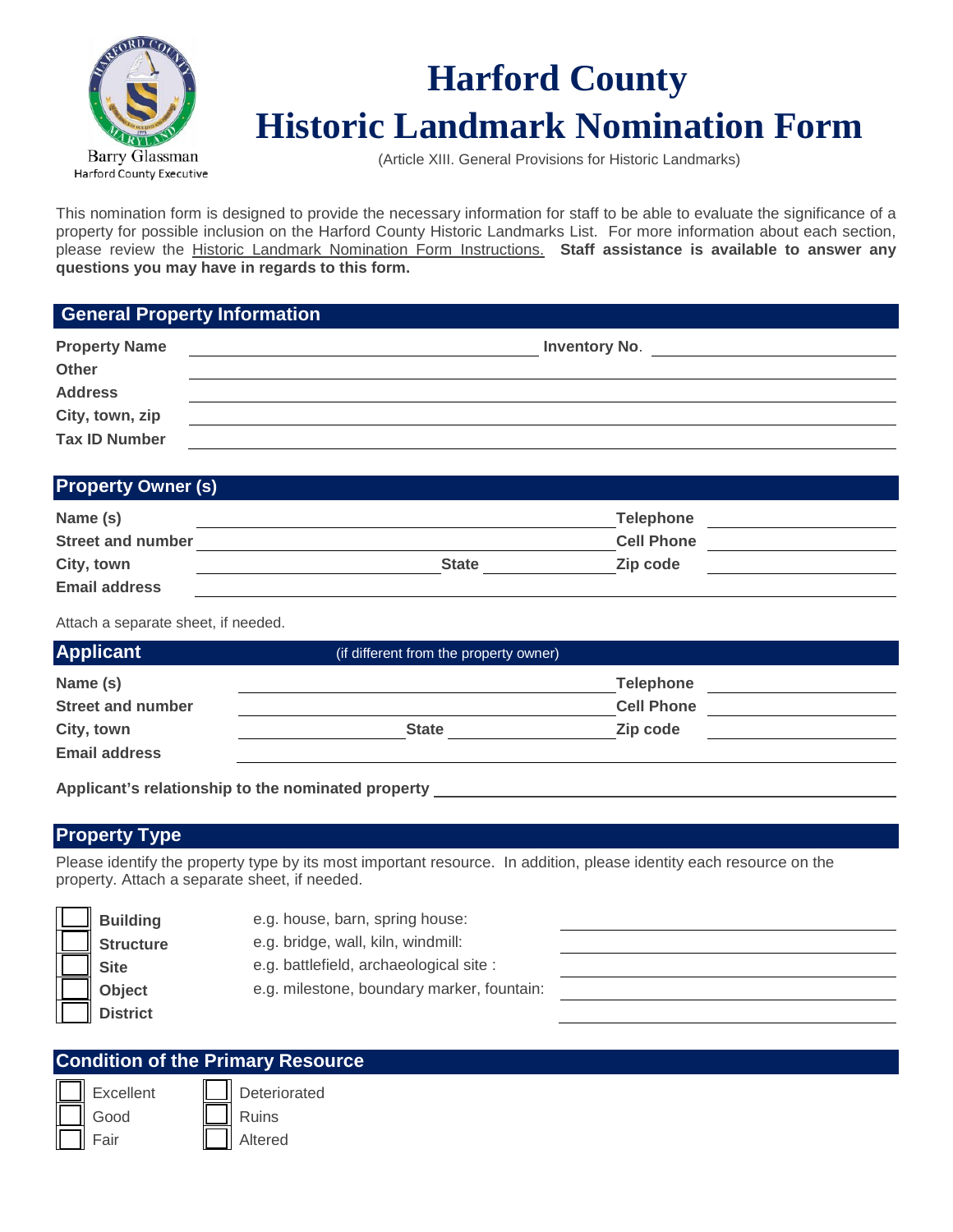| <b>Property Name:</b> | Inventory No. |
|-----------------------|---------------|
|                       |               |

| <b>Historic Background of Property</b>       |                   |                               |                    |               |                |  |                            |  |
|----------------------------------------------|-------------------|-------------------------------|--------------------|---------------|----------------|--|----------------------------|--|
| <b>Historic Use</b><br>(mark all that apply) |                   | <b>Period of Significance</b> |                    | <b>Status</b> |                |  |                            |  |
|                                              | Agriculture       |                               | Health care        |               | Prehistoric    |  | Occupied                   |  |
|                                              | Commerce/trade    |                               | Industry           |               | 1600 - 1699    |  | Vacant                     |  |
|                                              | Defense/ Military |                               | Landscape          |               | 1700 - 1799    |  | For Sale                   |  |
|                                              | Domestic          |                               | Museum             |               | 1800 - 1899    |  | <b>Process of Transfer</b> |  |
|                                              | Education         |                               | Recreation/culture |               | 1900 - 1999    |  | Proposed for demolition    |  |
|                                              | Entertainment     |                               | Religion           |               | 2000 - Present |  |                            |  |
|                                              | Funerary          |                               | Transportation     |               |                |  |                            |  |
|                                              | Government        |                               |                    |               |                |  |                            |  |

## **Historic Significance**

Please choose one or more of the following criteria being used to justify the nomination.

| <b>Criteria for Designation:</b>                                                                                          |                                                                                                          |  |  |
|---------------------------------------------------------------------------------------------------------------------------|----------------------------------------------------------------------------------------------------------|--|--|
| It is associated with events that have made significant contributions to our history.                                     |                                                                                                          |  |  |
| It is associated with the lives of persons significant in our history.                                                    |                                                                                                          |  |  |
| It embodies character, interest or value as part of the heritage or culture of Harford County, Maryland or the<br>Nation. |                                                                                                          |  |  |
| It embodies the distinctive characteristics of a particular architectural style, period, or method of construction.       |                                                                                                          |  |  |
| It represents the work of a noted architect or master builder.                                                            |                                                                                                          |  |  |
| It possesses high artistic value.                                                                                         |                                                                                                          |  |  |
|                                                                                                                           | It represents a significant and distinguishable entity whose components may lack individual distinction. |  |  |
|                                                                                                                           | It has yielded and has the potential to provide important information about history or prehistory.       |  |  |

Please provide a detailed narrative that addresses how the property meets the above criteria. Feel free to attach additional sheets if necessary.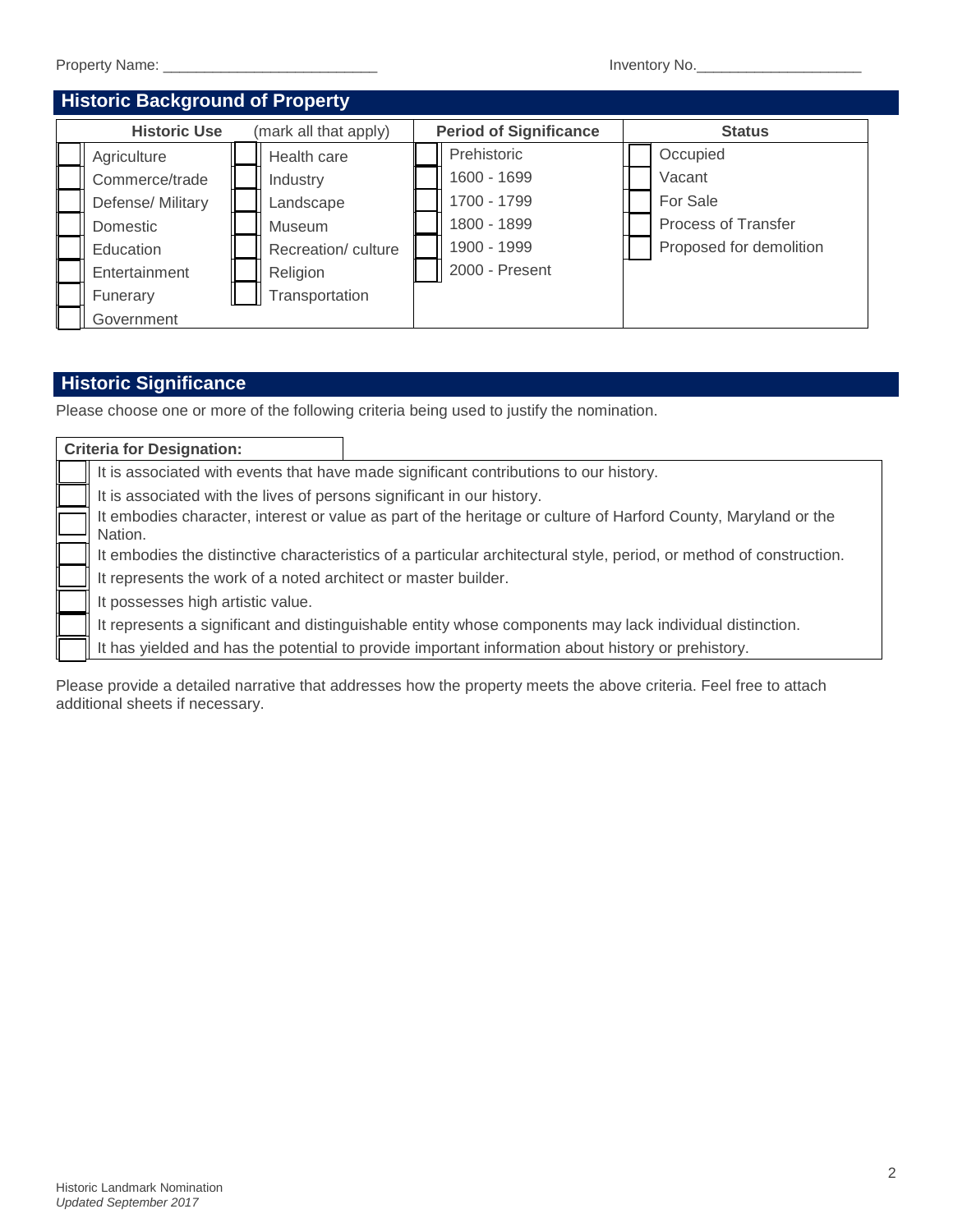**Historic Significance** continuation page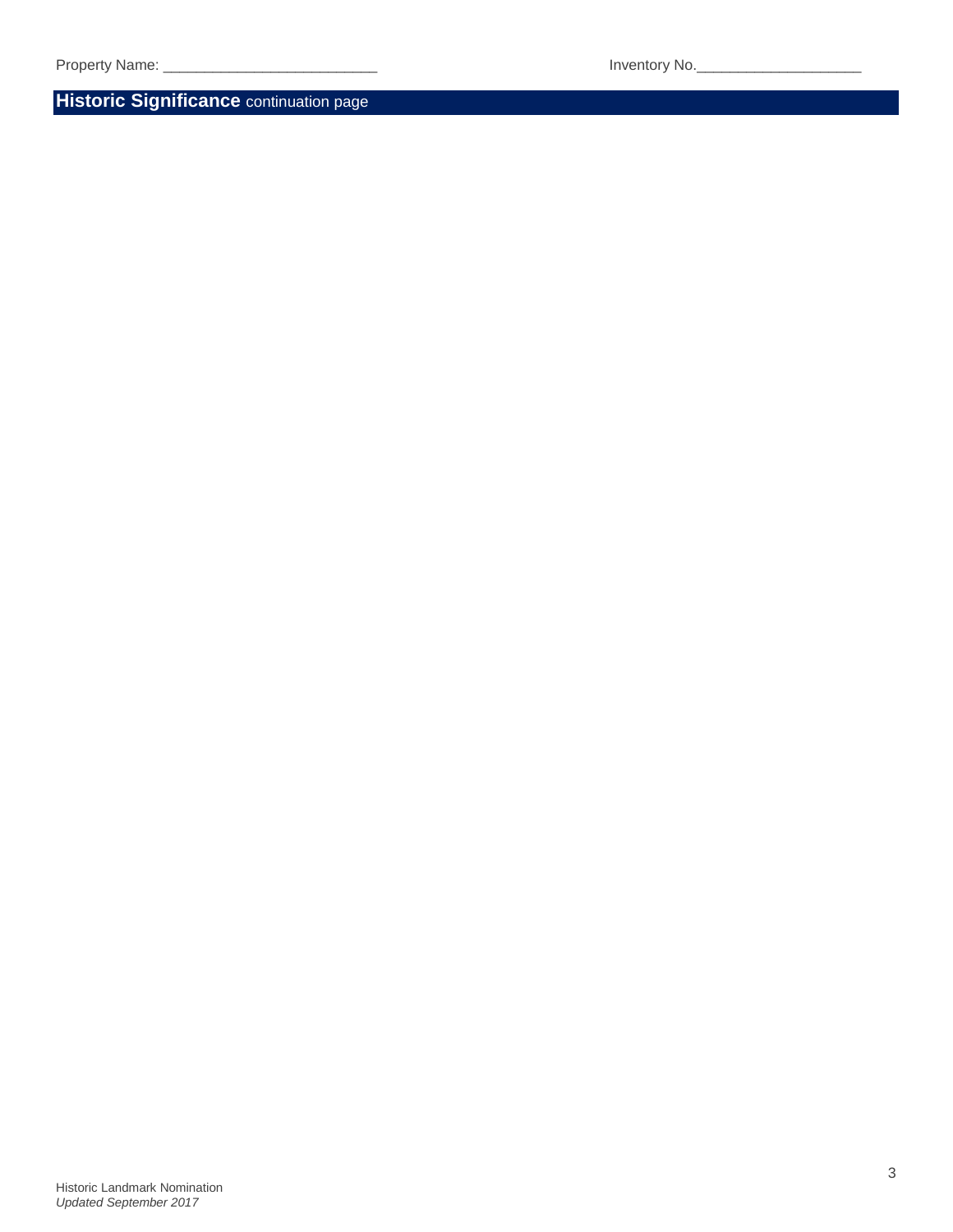### **Property Owner(s) Consent Form**

*Obtaining approval of this request for designation as a Harford County Historic Landmark does not absolve the applicant from obtaining all other applicable permits and approvals, such as building permits, certificates of appropriateness, tax credit applications, etc.*

*I/We \_\_\_\_\_\_\_\_\_\_\_\_\_\_\_\_\_\_\_\_\_\_\_\_\_\_\_\_\_\_\_\_\_\_\_\_\_\_\_\_\_\_\_\_\_\_\_\_\_\_\_\_\_\_\_\_\_\_\_\_\_\_ are the lawful owner (s) of record for the property located at\_\_\_\_\_\_\_\_\_\_\_\_\_\_\_\_\_\_\_\_\_\_\_\_\_\_\_\_\_\_\_\_\_\_\_\_\_\_\_\_\_\_\_\_\_\_\_\_\_\_\_, which has been nominated for designation as a Harford County Historic Landmark. I/We do hereby grant my/our consent for the submittal of this nomination form and designation of my/our property as a Harford County Historic Landmark, if so designated by the Harford County Historic Preservation Commission and the Harford County Council. I/ We hereby certify that I/we am/are familiar with and understand the applicable state and local codes and ordinances, and the procedural requirements as prescribed in Article XIII. General Provisions for Historic Landmarks. of the Harford County Code.*

| Name |                  | Signature | Date |
|------|------------------|-----------|------|
|      | (Property owner) |           |      |
| Name |                  | Signature | Date |
|      | (Property owner) |           |      |
| Name |                  | Signature | Date |
|      | (Applicant)      |           |      |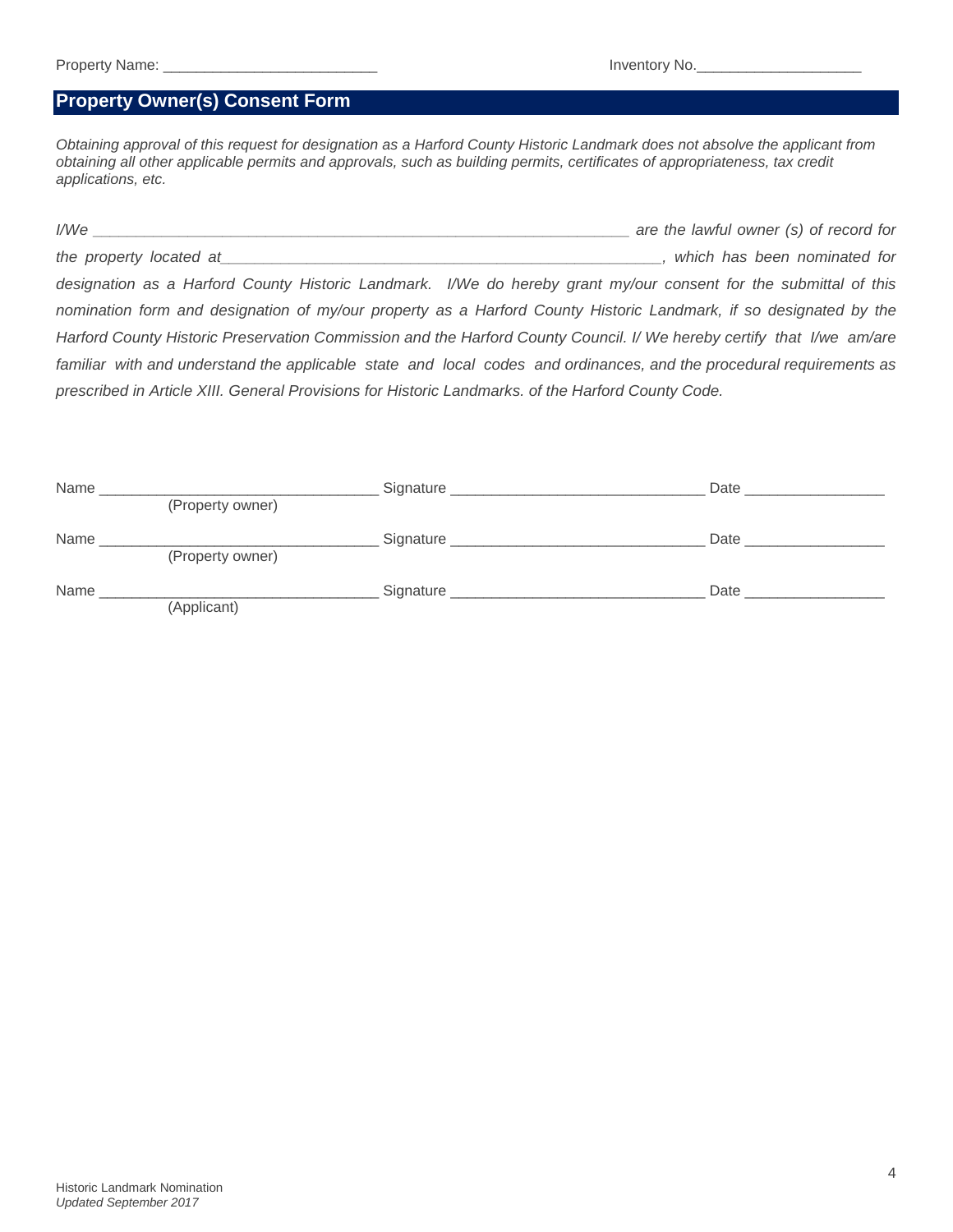#### **Historic Landmark Nomination Mandatory Checklist**

**Instructions:** After completing the nomination form, fill out this checklist to ensure that your nomination contains the documentation required for evaluation. The checklist is based on the detailed information included in the Historic Landmark Nomination Form Instructions. Read and check each line carefully; **the nomination review period will not begin until a completed form with checklist is submitted. Please attach your documentation to this form.** 

**A Location Map** showing the property boundaries proposed for designation.

**Photographs** of existing conditions. Include: photo elevations of the primary resource and any secondary resources; detail photographs of any character defining features; if available any historic photographs.



**Historic Landmark Nomination Form** 

**Property Owner Consent Form**

**I attest that I have completed the Historic Landmark Nomination Form and provided the documentation required for evaluation.**

Applicant Name \_\_\_\_\_\_\_\_\_\_\_\_\_\_\_\_\_\_\_\_\_\_\_\_\_\_\_\_\_\_\_\_\_\_\_\_\_\_\_\_\_

Signature **Example 20** and the set of the set of the set of the set of the set of the set of the set of the set of the set of the set of the set of the set of the set of the set of the set of the set of the set of the set